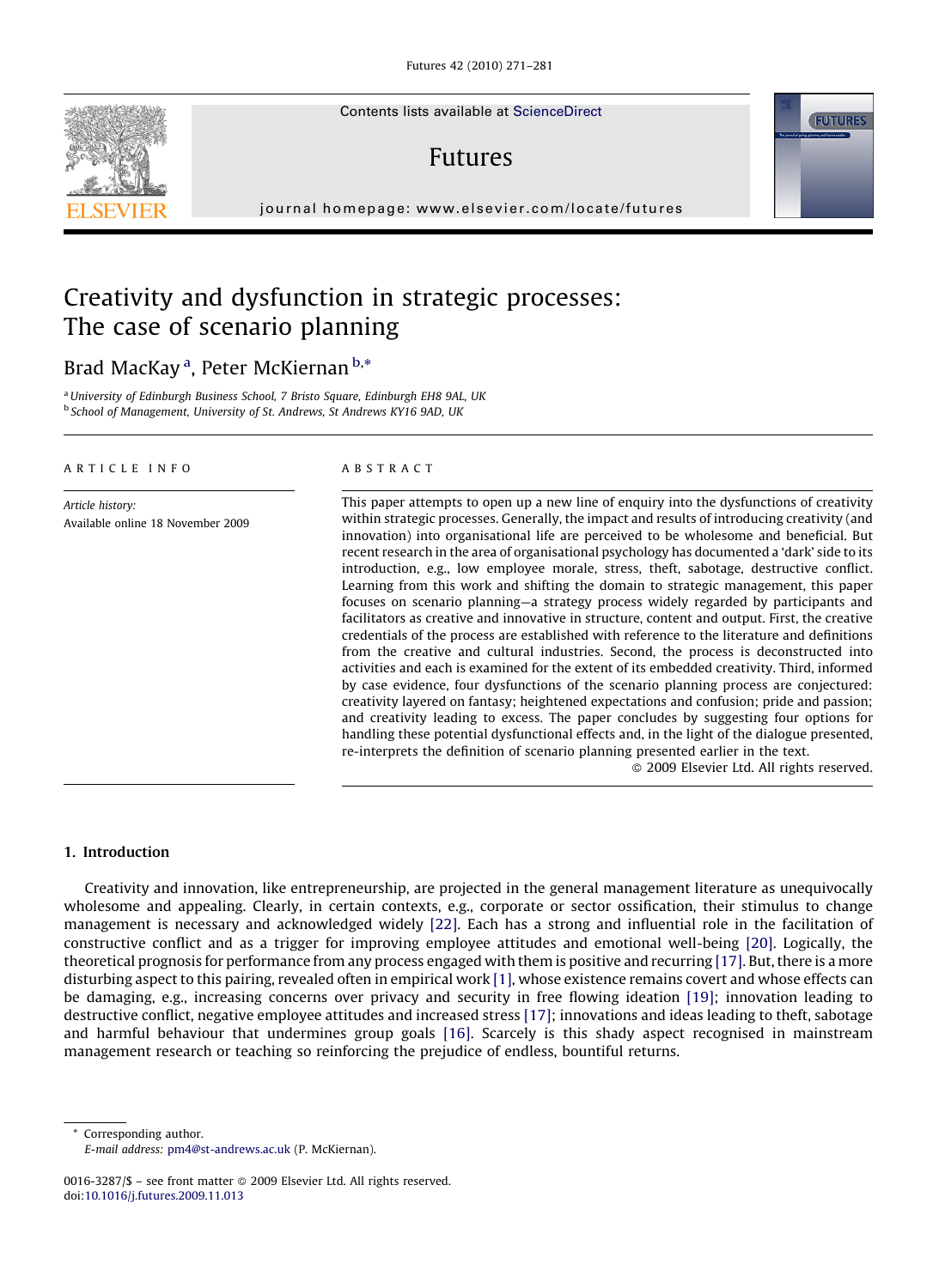The purpose of this paper is to begin the exploration for such dysfunctional effects in a foresight process renowned for its creative and innovative ingredients and experiences, and one that has been adopted widely in recent years by nations, organisations and individuals—scenario planning. Although 'pitfalls' of the scenario planning process have been identified previously [\[34\],](#page--1-0) these tend to be generic obstacles to getting a 'good job done' rather than a deep, investigative focus on the potential dysfunctions of the 'creative' aspects of the process. To achieve this objective, the paper is structured into four sections. The first section of the paper examines the creative and innovative process as depicted, in the main, by social psychologists concerned with managerial productivity and human performance and spirit. Definitional issues are discussed and the psychologist's emphases are informed by literature from the creative (or cultural) industries on the nature of the creative process and its constituent elements. The second section recognises the rich arsenal of scenario planning processes and focuses upon those with a deep heuristic platform underpinned by 'disciplined intuition' or 'intuitive logics' [\[2–5\].](#page--1-0) Here, the creative credentials of the process are assessed by comparison with the creativity definition and nature of the creative process illustrated in section one. The third section examines the scenario process stages in detail and explores the potential dysfunctions of the creative aspects of the individual stages and of the process as a whole. The concluding section reflects on the impact of this 'darkness' and offers suggestions for process improvement.

#### 2. Creativity and innovation

#### 2.1. Definitions of creativity and innovation

Definitional dialogue in themanagement, psychology and 'creative' industries literatures has raged long and sharp over each of the terms 'creativity' and 'innovation' and over the distinction between them, with no emergent consensus. In received management discourse, definitions of creativity have emphasised both individualism, as in the isolated, mythical genius, and novelty, as in the path breaking idea or invention. Bilton[\[6\]](#page--1-0) argues that this 'conflation' to the individual and innovation, with its pathology in Western philosophy, reinforces a one-sided stereotypical view of creativity and creative people as it disconnects them from the context that fertilises their ideas and talents and so gives them meaning and value. Consequently, by idolising individuals over the creative process, 'we start to build ... systems of management and organization which are at odds with the real needs of creative people and processes' [6, p. 7]. Definitions in psychology are seen as superior to those inmanagement as they hint at a 'duality' of novelty and utility with deference to the context in which the creativity occurs.

In social psychological research, West and Farr [\[7\]](#page--1-0) have provided one of the most respected definitions of workplace innovation:

''...the intentional introduction and application within a role, group or organisation of ideas, processes, products or procedures, new to the relevant unit of adoption, designed to significantly benefit the individual, the group, the organisation or wider society'' [p. 9].

First, the definition distinguishes between the two variables, with innovation embodying both intent and process improvement, and with creativity, defined in absentia, left to refer solely to idea generation. This creates what King [\[8\]](#page--1-0) has referred to as an 'ideation–implementation dilemma'—the generation of original ideas as creativity and its separation from innovation as intentional introduction and application of new ways of doing things.

Second, as Anderson and Gasteiger [\[9\]](#page--1-0) point out, innovation, rather than creativity, must provide quantifiable benefits to at least one of several stakeholder groups both internal and external to the organisation. Hence, innovative ideas must be 'fit and beneficial for purpose'. Third, innovation focuses on novelty relative to existing practice and knowledge [P-creativity in Boden [\[10\]](#page--1-0) terms], allowing for the import and export of innovation from other work groups. Both the relative and absolute dimensions of innovation are context specific, i.e., what is new to one group in organisation 'x' may be de rigour in organisation 'y' and what is new to organisation 'z' may not be known elsewhere in the world. Fourth, central to the definition is the considerable benefit to be delivered by innovative ideas to the many stakeholders. Any deleterious effects of these ideas or conflictual outcomes of process implementation are either absent or anonymous. This restricts the definition to innovations that have wholly positive effects and, arguably, renders it solely a theoretical definition that is impossible to embody in practical observance.

For the purposes of this research, we adopt the directed, process-based definition provided by West and Farr [\[7\]](#page--1-0) where both creativity and innovation are embraced as integral parts of a specific or continuous process that contains ideas or actions of novelty and utility but adapt it by allowing for adverse or surprising, unintentional outcomes. Contrary to managerial prescriptions of 'brainstorming', lateral thinking [\[11\]](#page--1-0) and 'thinking outside the box', Bilton [\[6\]](#page--1-0) argues that this duality of creativity emerges from the combination of different types of thinking, both convergent and divergent. As in a combination of left and right brain activities, creativity occurs at their intersection bounded within an envelope of 'conceptual space'. This space is not too close to conventional systems and thinking in the organisation where it will be absorbed rapidly but lack novelty, and not too far away that there is too much novelty for the system to digest—the creativity should surprise but not shock. This creative envelope follows Boden's [\[10\]](#page--1-0) notion of 'boundary tweaking'—where the creative idea can embrace the fully known while creating new boundaries through its inspiration at the limits of conceptual space, i.e., of chaos and order. Noting that such tweaking involves a combination of stretching and retaining forces that allows both incremental and step changes in knowledge, we turn our attention to how these features manifest themselves in a creative process.